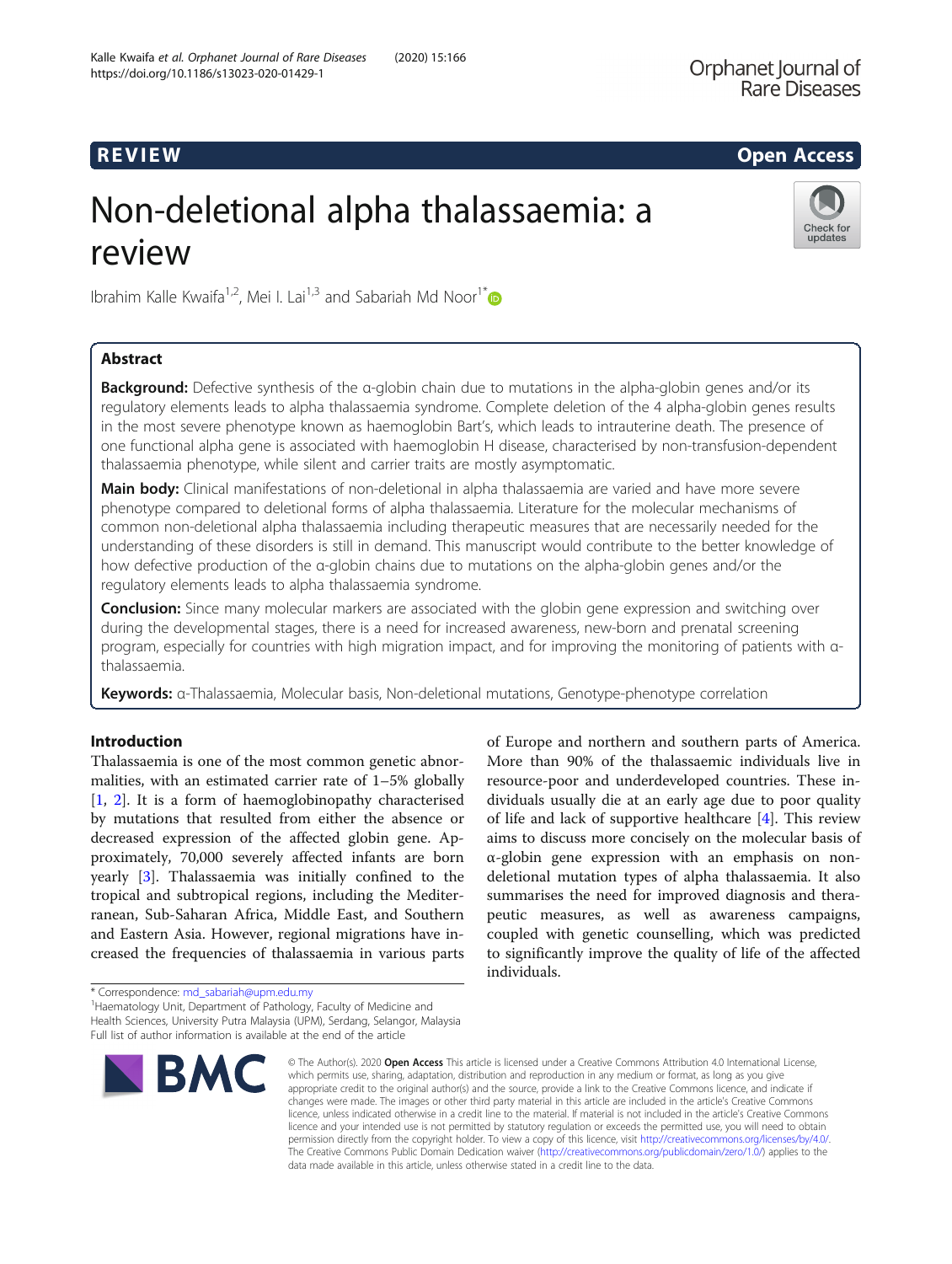#### Globin gene expression and Haemoglobin production

Haemoglobin (Hb) is a tetrameric molecule made up of 2 alpha-like (ζ or α) and 2 beta-like globin chains (ε, γ, δ or β), with each containing a heam group attached which serves as an oxygen carrier protein in the red cells [[5\]](#page-10-0). There is approximately 250 million haemoglobins in one erythrocyte [\[6](#page-10-0)]. The alphaglobin gene cluster is situated at the short arm of chromosome 16 (16p13.3) (as  $5'$ -ζ-μ-α2-α1-3'). Clusters of the alpha globin genes are arranged according to the order in which they are expressed during the developmental period. On the other hand, the betaglobin gene locus is located on chromosome 11 (11p15.5) as 5′-ε-Gγ-Aγ-δ-β-3′ [[3\]](#page-10-0). Hb Gower-I ( $\zeta_2 \varepsilon_2$ ), Hb Gower-II ( $\alpha_2 \varepsilon_2$ ), and Hb Portland ( $\zeta_2 \gamma_2$ ) are synthesised at early embryonic life, and foetal haemoglobin (HbF,  $\alpha_2 \gamma_2$ ), which predominates throughout the foetal life. Postnatally, the foetal haemoglobin switches to HbA2 (HbA2,  $\alpha_2\delta_2$ ) and HbA  $(\alpha_2\beta_2)$  $(96-98%)$  (Fig. 1).

Alpha-globin genes are expressed consistently at high levels from the beginning of foetal development. Hence, the effects of α-globin gene mutations are manifested throughout the foetal and adult life. This is quite different from the mutations of β-globin genes which exert their effects only approximately 6 month after birth. Generally, the collective production of alpha-globin chains from the four alpha-globin genes on chromosome 16 is estimated to be equalled to the total synthesis of the beta-globin chains derived from the two beta-globin genes on chromosome 11 (Fig. [2](#page-2-0)) [[5](#page-10-0)].

(Modified [[4](#page-10-0)])

#### Mechanism of globin gene expression

Understanding the molecular basis of thalassemia requires comprehensive knowledge of the molecular mechanisms that coordinate and control the expression of the alpha and beta-globin genes. Alpha-globin expression is coordinated by four regulatory elements, known as enhancers, which are located at 10 to 48 kilobases upstream of the genes [\[3](#page-10-0)]. These enhancers are generally described as multispecies conserved sequences (MCS-R1–4), with underlying sites of DNase 1 hypersensitivity. Of these enhancers, MCS-R2 (HS-40) was reported to be the most effective regulatory enhancing element for the synthesis of alpha-globin [\[4](#page-10-0)]. Demethylation of repressive chromatin signatures coupled with promoter genes initiates the expression of the alpha-globin genes during erythroid differentiation. Transcription factors of the erythroid, including GATA-binding factor 1 (GATA1), nuclear factor erythroid 2 (NF-E2), stem cell leukaemia pentameric complex, and Kruppel-like factor1 (KLF1) are subsequently bound to the enhancers to promote alpha-globin gene expression [[7\]](#page-10-0). Similarly, five enhancers of the β-globin genes, known as the locus control regions (LCR) have been described  $[3]$  $[3]$ . These are connected to active chromatin signatures (H3K4me3 and H3K27me3) and erythroid transcription factors, including LIM domain-binding protein1 (LDB1), GATA1, Friend of GATA1 (FOG1), KLF1, NF-E2, and stem cell leukaemia (SCL) factor on the β-globin promoter. Transcriptional repressors of γ-globin such as the B-cell lymphoma, also known as leukaemia 11A (BCL11A) protein were considered the most effective transcriptional

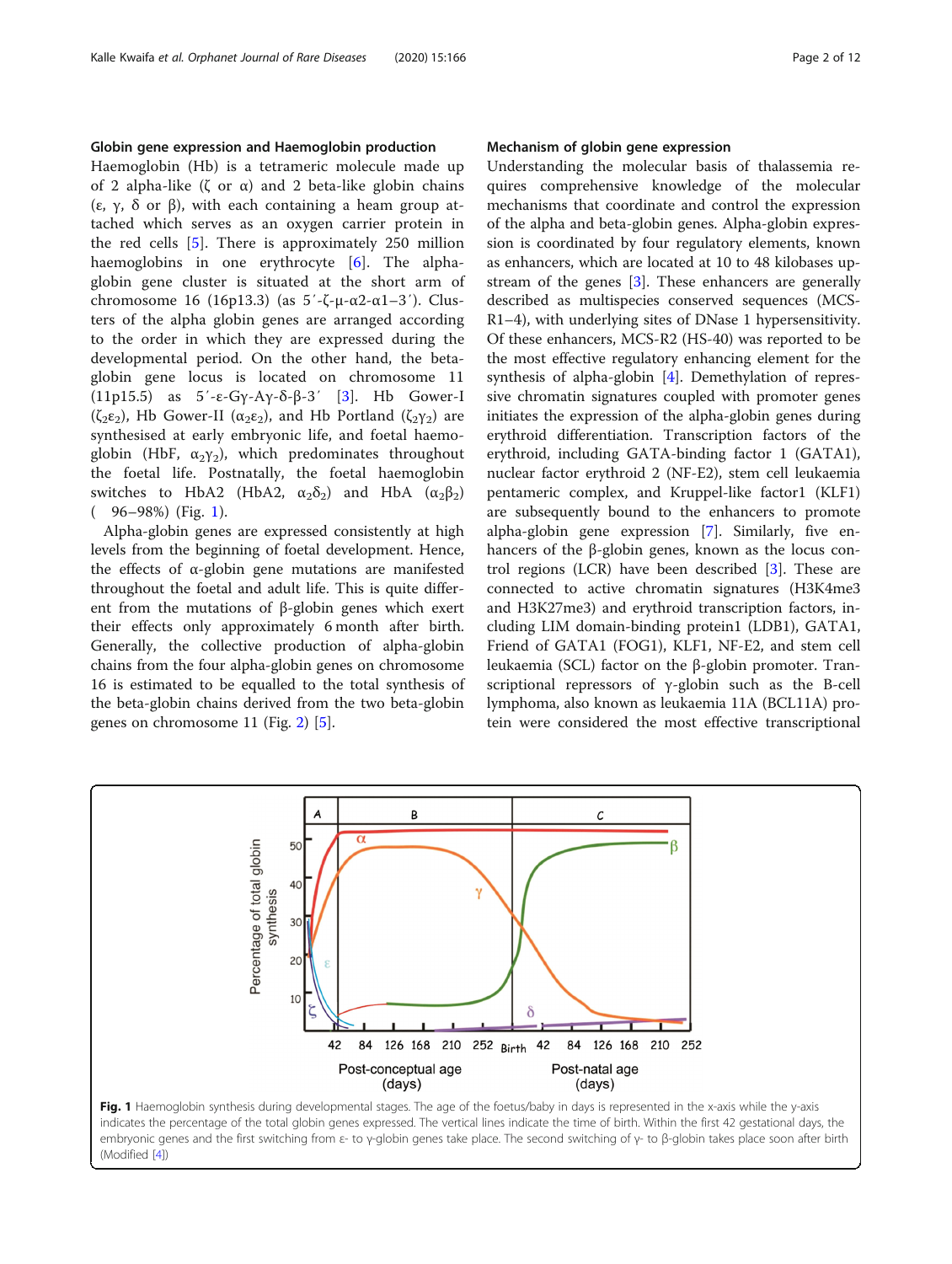<span id="page-2-0"></span>

repressors to direct the haemoglobin switching. Erythroid transcription factor KLF1 is also known to be involved with globin switching through direct activation of the beta-globin genes and promoting the synthesis of the γ-globin silencer BCL11A [[8,](#page-10-0) [9](#page-10-0)]. Others include the haematopoietic transcription factor MYB which was reported to inhibit the γ-globin transcription in some ways by activating TR2/TR4 and KLF1 [[3\]](#page-10-0). In recent times, the leukaemia/lymphoma-related factor (LRF) was recognised as a potent silencer to partially suppress the γ-globin genes [\[10](#page-10-0), [11](#page-10-0)].

#### Molecular basis α-Thalassaemia

More than 120 α-thalassaemia mutations have been reported and documented. Many of these mutations resulted from deletions at different lengths of the alpha-globin locus. Normally, an individual would have two pairs of the αglobin genes; two genes at each chromosome ( $αα/αα$ ). But in alpha thalassaemia, a deletion may remove either one or both genes in a chromosome [\[3\]](#page-10-0). The two most common types of  $α<sup>+</sup>$  thalassaemia (decrease in the expression of one or two of the alpha-globin genes) are  $-\alpha^{3.7}$  and  $-\alpha^{4.2}$ . Defective synthesis of one or two α-globin genes results in mild to moderate changes in the red cell's parameters. Alpha thalassaemia- $\alpha^0$  is mostly identified by the complete absence of  $\alpha$ -globin genes and designated by the region where the condition was first discovered. For instance, −SEA, and –MED indicate that cases were first discovered in South East Asia and the Mediterranean, respectively [[2](#page-10-0)]. Inactivation of three α-genes results in excessive β-globin chains production, forming β4 tetramers (HbH). These are extremely unstable variants which usually precipitate within the RBCs, resulting in HbH disease. HbH disease is characterised by variable degrees of haemolysis leading to

haemolytic anaemia. The homozygous type of  $\alpha^0$ - thalassaemia (--/--) leads to the formation of γ-chains (γ4) tetramers, known as Hb Bart's (γ4-Hb Bart's); attributed to the hospital in the United Kingdom, the initial place where this condition was discovered. Hb Bart's is characterised by a condition known as Hb Bart's hydrops foetalis, which is associated with intrauterine death or death just after birth [[2](#page-10-0)]. Occasionally,  $\alpha$ -thalassaemia is also caused by deletions of the upstream enhancer elements (denoted as  $[αα]T$ ). Even though normal α-globin genes are present, these deletions vary in length and have been reported to remove the critical enhancer MCS-R2 [\[12\]](#page-10-0). Additionally, very short deletions restricted to the MCS-R2 enhancer leaving all other enhancers and genes intact have also been identified to cause α-thalassemia [\[13](#page-10-0)] Common subtypes of alpha-globin genes disorders are summarised in Table [1.](#page-3-0)

#### Genotypic and phenotypic correlation of α-thalassaemia

Most of the severity and haematological pictures observed in α-thalassaemia are associated with the extended range of cellular defects, described by partial or complete absence of the α-globin genes [\[14\]](#page-10-0). Deletion of one ( $-\alpha/\alpha\alpha$ ) or two αglobin ( $-\alpha$ α,  $-\alpha$ / $-\alpha$ ) genes leads to asymptomatic forms of alpha thalassaemia known as silent carrier and thalassaemia trait, respectively. These are characterised by an imbalance between  $α$  and non- $α$  globin chain syntheses. The genotype and phenotypic correlation are varying as summa-rized in Table [2](#page-3-0). Patients have normal  $HbA_2$ , mild to moderate microcytosis, and variable haemoglobin levels. HbH disease usually results from compound heterozygosity of  $\alpha^+$ and  $\alpha^0$  mutations (--/- $\alpha$ ) and is confined mostly within South East Asia, as well as the Mediterranean region. In contrast, atypical HbH disease state that results from nondeletional defects appears to be more severe compared to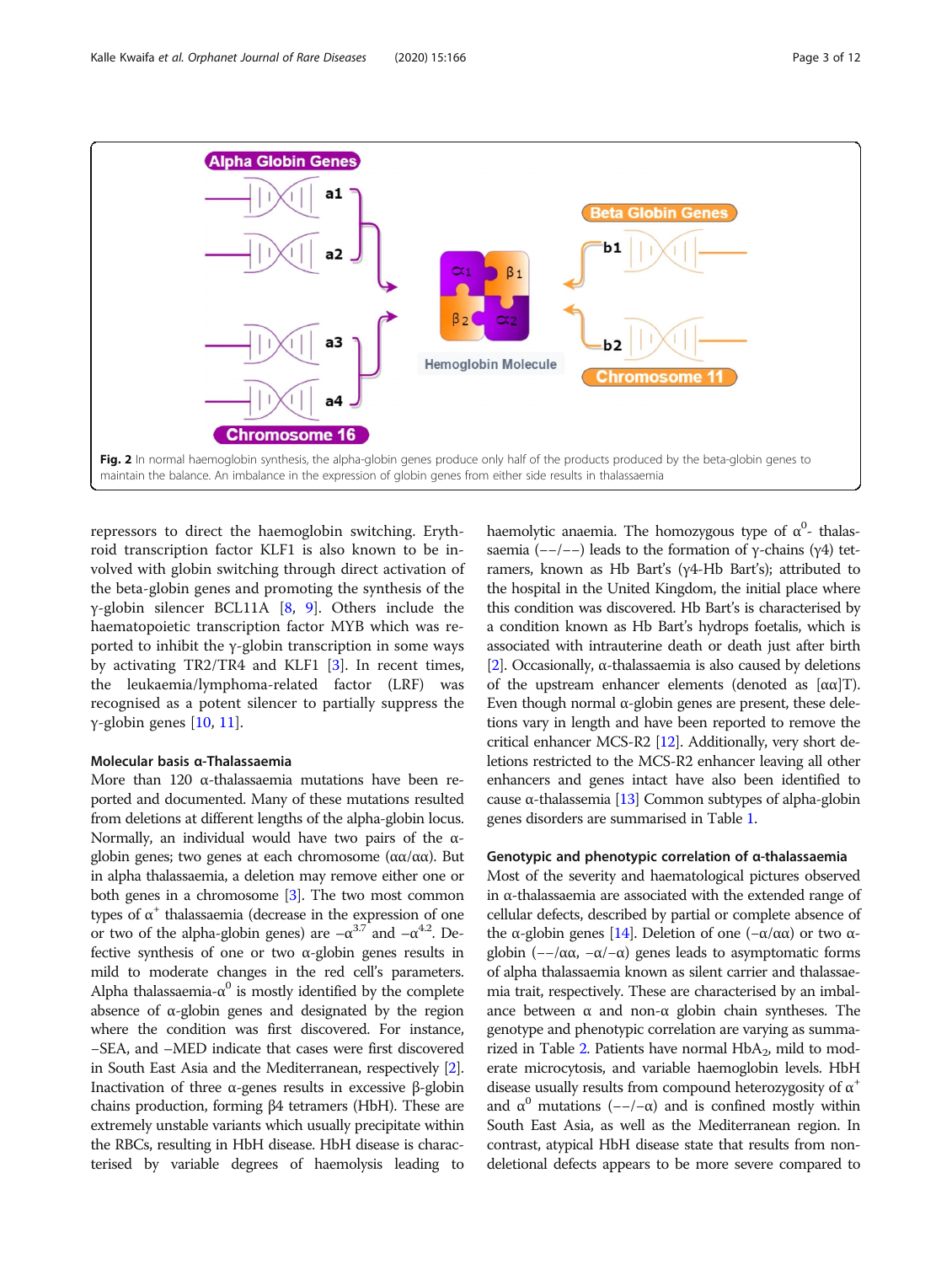<span id="page-3-0"></span>

|  |  | Table 1 Common alpha thalassaemia molecular disorders |  |
|--|--|-------------------------------------------------------|--|
|  |  |                                                       |  |

| <b>Mutations</b>                                         | Genotype                                            | <b>Type and locations</b>                                     |
|----------------------------------------------------------|-----------------------------------------------------|---------------------------------------------------------------|
| • Deletion at a single g-globin gene                     | $-\alpha$ or $-\alpha$                              | $-\alpha^{3.7}, -\alpha^{4.2}, (\alpha)^{20.5}$ etc.          |
| • Absence of a-globin genes on one chromosome            |                                                     | $\_$ MED I $\_$ MED II $\_$ SEA $\_$ SPAN $\_$ FIL $\_$ THAI, |
| • Mutations that affect the upstream regulatory elements | $(\alpha \alpha)^{\perp}$                           | $(a\alpha)^{RA}$ , $(a\alpha)^{ALL}$ , $(a\alpha)^{IX}$       |
| • Non-deletional mutations                               | $\alpha^T$ a, a $\alpha^T$ or $\alpha^T$ $\alpha^T$ | $a^{CS}a$ , $a^{QS}a$ , $a^{ADANA}a$ , $a^{NS1(-5nt)}a$       |

MED I & II: Mediterranean I & II; SEA: South East Asia; FIL: Philippines; SPAN: Spain; THAI: Thailand; CS: Constant Spring; QS: Quong Sze; IVS1: Intervening Sequence; [αα]<sup>T</sup>: Deletion of the upstream enhancer elements; −α<sup>3.7</sup>: Single-gene deletion; −α<sup>4.2</sup>: Single-gene deletion; (α)<sup>20.5</sup>: Double-gene deletion; −-MED I: Double-gene deletion; --MED II: Double-gene deletion; --SPAN: Double-gene deletion; α2 IVS1: 5-bp deletion; ααα anti<sup>-3.7</sup>: Gene triplication; α1 cd 59: G > A (Hb Adana); --FIL: Double-gene deletion; −-THAI: Double-gene deletion; −-SEA: Double-gene deletion; α2 cd 125: T > C (Hb Quong Sze); α2 cd 142: T > C (Hb Constant Spring).

the deletional types. This could be attributed to the fact that non-deletional mutations are mostly associated with genomic regions that are critical for normal expression of αglobin genes; oligonucleotide insertions and deletion [\[14](#page-10-0)]. The clinical manifestations of Hb H disease look like those of α-thalassaemia intermedia, which is described by a considerable variable extent of anaemia. Hb H individuals may typically have hepatosplenomegaly, variable forms of jaundice, gallstones, and haemolytic crisis that may be fuelled by infections or drug therapy. While β-thalassaemia conditions are associated with ineffective erythropoiesis, in αthalassaemia, the major cause of anaemia is due to haem-olysis [\[14](#page-10-0)]. A complete absence of α-globin chain synthesis leads to Hb Bart's hydrops foetalis, which is attributed to the inheritance of two  $\alpha^0$  –thalassaemia phenotypes. The extent of anaemia, cardiovascular disorders, and other pronounced manifestations of this condition such as haemochromatosis usually result in intrauterine death (within 20– 38 weeks of gestation) or shortly after delivery [\[15\]](#page-10-0).

#### Molecular basis of non-Deletional type of alpha Thalassaemia

Over 70 forms of non-deletional mutations of αthalassaemia have been identified and documented [\[16](#page-10-0)].

Non-deletional mutations include point mutations that affect genomic regions that are critical for the normal expression of α-globin genes. Point mutations that affect  $\alpha_2$ -globin gene appear to have more significant effects on the expression of the  $\alpha$ -globin genes. Under normal circumstances,  $\alpha_2$ -globin gene expression is almost three times higher than  $\alpha_1$ -globin gene expression [[14\]](#page-10-0). Nondeletional mutations can result in unstable haemoglobins that usually precipitate in the red cells, forming insoluble inclusion bodies and eventually damage or destroy the red cells membrane. Examples of non-deletional mutations of the HBA2 at termination codon include: Hb Constant Spring,  $\alpha^{IVS1(-5nt)}$  α, the Hb Icara, Hb Koya Dora, α<sup>TSaudi</sup>α, poly-A  $\alpha_2$  Hb Quong Sze, Hb Seal Rock, Hb Bibba, Hb Chesapeake, Hb M-Boston, Hb Pakse′ as Hb Dartmouth, Hb Quong Sze, Hb Evora, Hb Heraklion, Hb Adana, Hb Aghia Sophia, Hb Petah Tikva, and Hb Suan Dok, among others. All these have their effects on the stop codon at position 142 of the coding sequence, leading to an extended  $\alpha$ -globin chain and subsequently an extremely unstable Hb variant  $[17-19]$  $[17-19]$  $[17-19]$  $[17-19]$  $[17-19]$ . The molecular basis causing instability and decreased expression of α-globin genes may be associated with the cellular processing of an unstable mRNA, which has a reduced

| Normal a-<br>globin genes<br>available | <b>Significant</b><br>phenotype  | Genotype                                                                                                                                                    | <b>Clinical findings</b>                                                                                                                                                                                                                                                                                     | Potential risks to<br>the foetus              |
|----------------------------------------|----------------------------------|-------------------------------------------------------------------------------------------------------------------------------------------------------------|--------------------------------------------------------------------------------------------------------------------------------------------------------------------------------------------------------------------------------------------------------------------------------------------------------------|-----------------------------------------------|
| 4                                      | Normal                           | $\alpha\alpha/\alpha\alpha$                                                                                                                                 | Clinically healthy                                                                                                                                                                                                                                                                                           | None                                          |
| 3                                      | $\Omega$ -<br>silent traits      | $\alpha\alpha$ / $-\alpha$ $-\alpha/\alpha\alpha$ , $\alpha^{\dagger}\alpha/\alpha\alpha$ ,<br>thalassaemia- $\alpha a^T/\alpha a$ or $\alpha a/\alpha a^T$ | Normal Hb, low MCV but no clinical manifestation                                                                                                                                                                                                                                                             | HbH disease                                   |
| $\mathcal{P}$                          | $\Omega$ -                       | $-\alpha$ aa, $-\alpha$ $-\alpha$ ,<br>thalassaemia - $a^T/aa$ , $a^Ta/-a$ , $a^Ta/$<br>carrier traits $a^T a$ or $a^T a^T/a a$                             | Normally characterised by decreased Hb and MCV levels but no<br>clinical manifestation                                                                                                                                                                                                                       | HbH disease, Hb<br>Bart's hydrops<br>foetalis |
|                                        |                                  |                                                                                                                                                             | HbH disease $-a/-$ , $\alpha a^T$ /--, $\alpha^T a$ /--, Moderate to severe anaemia, low Hb and MCV $\alpha^T a^T$ /- $\alpha$ or $\alpha a^T$ /- $\alpha^T$                                                                                                                                                 | HbH disease, Hb<br>Bart's Hydrops<br>Foetalis |
| $\Omega$                               | Hb Bart's<br>hydrops<br>foetalis | $-$ /--, $-\alpha^{T}$ /-- or<br>$\alpha^T \alpha^T$ /---, $-\alpha^T$ /- $\alpha^T$ or $\alpha^T \alpha^T$ /- $\alpha^T$                                   | Very severe anaemia and hypoxia characterised by intra-uterine death.<br>Hydrops foetalis is associated with profound anaemia, low Hb, MCV,<br>MCH, and jaundice. Others include high white blood cells count, in-<br>creased bilirubin, normal platelet and reticulocyte counts, and<br>hepatosplenomegaly. | Not compatible<br>with life                   |

Table 2 Alpha Thalassaemia Syndrome

α<sup>T</sup>: Non-deletional mutation.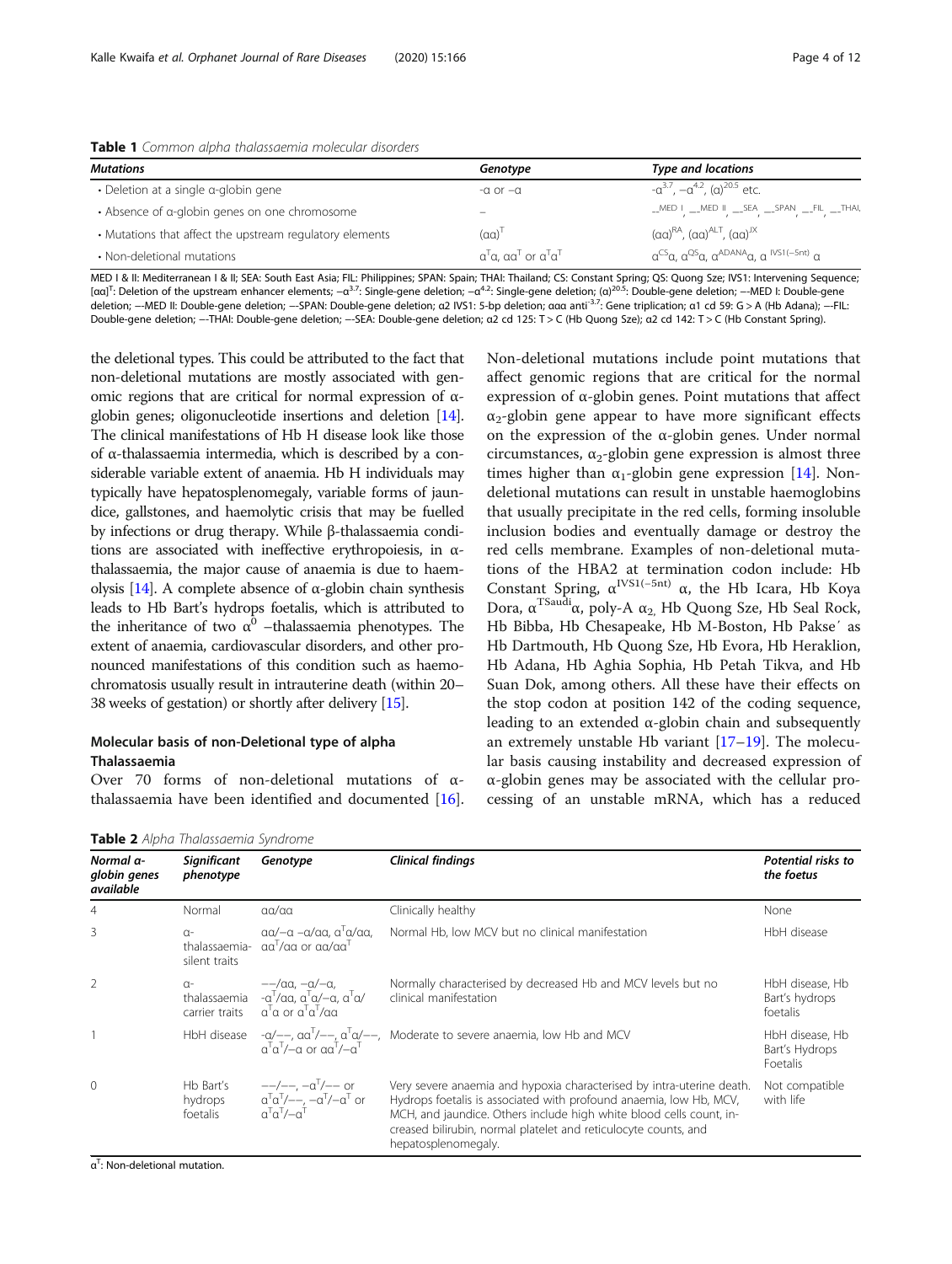<span id="page-4-0"></span>lifespan, or the unstable Hb variant may precipitate in the red cells resulting in haemolysis [\[16\]](#page-10-0). Since the unstable Hb variants may not have haem-haem interaction but they have high oxygen affinity that causes a decrease in the supply of oxygen to the tissues, the oxygen deprivation is thus characterised by haemolysis and anaemia. These would lead to dyserythropoietic marrow expansion, causing extramedullary erythropoiesis in the bone, liver, and spleen [\[2\]](#page-10-0). Summary of non-deletional mutations depending on stages involved in gene regulation of the affected gene and their distribution are as shown in Table 3.

#### Haemoglobin constant spring (Hb CS)

Hb Constant Spring appears to be the most prevalent type of non-deletional mutations, resulting from the mutation of a 'stop' codon (α142, Term→Gln, TAA → CAA in  $\alpha$ 2). In this condition, a glutamine molecule is inserted. Thus, rather than the termination of the chain synthesis, it leads to the production of an  $\alpha$ -globin chain with more amino acid residues [[24](#page-10-0), [25](#page-10-0)]. This results in an imbalance that favours the binding of the globin chains, which leads to an instability of the red cells. These red cells are often hydrated, which manifests with an abnormal MCV (Table 3) [[16,](#page-10-0) [24](#page-10-0), [26](#page-10-0)]. The concentration of Hb CS in the circulation is significantly reduced, with the estimation of 1–2% of the total Hb in the heterozygote state. Homozygous Hb CS might have similar phenotypes with thalassemia intermedia [[26\]](#page-10-0). This condition was first discovered in Constant Spring, in Jamaica, from a Chinese family together with Hb H disease [[25](#page-10-0)]. Hb CS was frequently reported in South East Asia, China, and the Mediterranean. It was recorded frequently in north-eastern Thailand (up to 10%) [\[26](#page-10-0), [27](#page-10-0)] and 5–8% in Southern China [\[28](#page-10-0)]. Hb CS can also be seen in Malaysia, among the Malay, Chinese, and Indian populations at prevalence rates of 2.24, 0.66, and 0.16%, respectively. It was also identified among the aborigines ('Orang Asli' population) in West Malaysia [[25](#page-10-0)]. In general, Hb CS appears to be the most dominant α-globin chain variant in South East Asia, followed by the relatively rare Hb QS in Malaysia and Singapore [[29](#page-10-0)].

#### HbH-constant spring (HbH-CS)

Haemoglobin H-Constant Spring is a well-known identified non-deletional α-thalassaemia characterised by the combination of  $\alpha^0$  and Hb CS (--/- $\alpha^{\text{CS}}$ ). Generally,

Table 3 Summary of non-deletional mutations and their respective phenotypes. More concise lists of non-deletional mutations are presented in this link: (<http://www.ithanet.eu/db/ithagenes>; [http://globin.bx.psu.edu/hbvar/menu.html\)](http://globin.bx.psu.edu/hbvar/menu.html) and are regularly updated [\[20](#page-10-0)–[22\]](#page-10-0)

| Stages involved in gene<br>regulation | Affected<br>Sequence | Affected<br>Gene | Specific Points of<br>Mutation | Designated Name Specific Region |                             | Phenotype                  |
|---------------------------------------|----------------------|------------------|--------------------------------|---------------------------------|-----------------------------|----------------------------|
| mRNA Processing                       |                      |                  |                                |                                 |                             |                            |
|                                       | IVS(a)               | HBA2             | $IVSI(-5 nt)$                  | Not Available                   | Mediterranean               | $\alpha^+$                 |
|                                       |                      | HBA1             | $IVSI-1$                       | $\mu$                           | Thailand                    | $\alpha^+$                 |
|                                       |                      | HBA2             | P1(AATAAG)                     | $\mathbf{u}$                    | Mediterranean               | $\alpha^+\text{-}\alpha^0$ |
| <b>Translation</b>                    |                      |                  |                                |                                 |                             |                            |
|                                       |                      | HBA2             | InitATG>ACG                    | $^{\prime\prime}$               | Mediterranean               | $\alpha^+$                 |
|                                       |                      | HBA2             | InitATG>AG                     | $^{\prime\prime}$               | Vietnam                     | $\alpha^+$                 |
|                                       |                      | HBA2             | InitATG>GTG                    | $^{\prime\prime}$               | Mediterranean               | $\alpha^+$                 |
|                                       |                      | HBA2             | InitATG>TG                     | $^{\prime\prime}$               | South East Asia             | $\alpha^+$                 |
|                                       | Fxon II              | HBA1             | $Cd51-55(-13 bp)$              | $^{\prime\prime}$               | Spain                       | $\alpha^+$                 |
|                                       |                      | HBA2             | Cd90                           | $^{\prime\prime}$               | Middle East                 | $\alpha^+$                 |
|                                       | Exon III             | HBA1             | Cd131                          | Hb Pak Num Po                   | Thailand                    | $a^0$                      |
|                                       | Termination          | HBA2             | Term Cd 427 T,143G             | Hb Constant<br>Spring           | South East Asia             | $\alpha^+$                 |
|                                       |                      | HBA2             | Term Cd 428A, 143Ser           | Hb Koya Dora                    | India                       | $\alpha^+$                 |
|                                       |                      | HBA2             | Term Cd429A, 143Leu            | Hb Paksé,                       | Laos and Thailand           | $\alpha^+$                 |
| Protein Stability                     |                      |                  |                                |                                 |                             |                            |
|                                       | Exon II              | HBA2             | Cd35                           | Hb Evora                        | Philippines and<br>Portugal | $\alpha^+\text{-}\alpha^0$ |
|                                       |                      | HBA1             | Cd59                           | Hb Adana                        | China                       | $\alpha^+$ - $\alpha^0$    |
|                                       | Exon III             | HBA2             | Cd125                          | Hb Quong Sze                    | China                       | $\alpha^+$                 |

HBA1 and HBA2 are alpha-globin genes according to the HUGO nomenclature. Cd Codon, P Poly-A Signal, term Termination codon, Del Deletion, int Initiation codon, and Hb Haemoglobin. (Modified from Cornelis, L. Harteveld and Douglas, R. Higgs, 2010 [\[23](#page-10-0)]).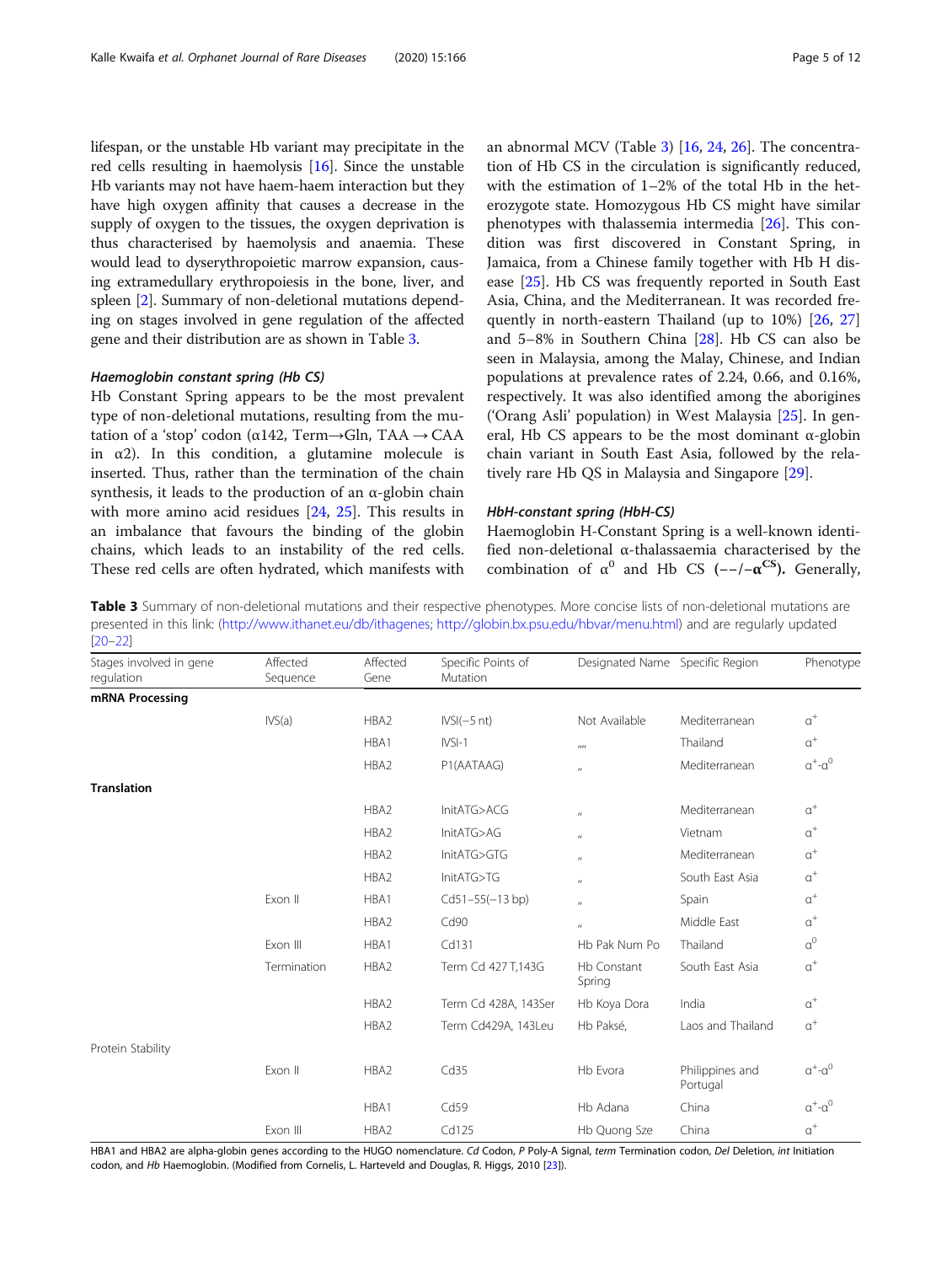| <b>Table 4</b> Typical Clinical and Haematological Features of some Non-deletional Alpha Thalassaemia |  |  |
|-------------------------------------------------------------------------------------------------------|--|--|
|                                                                                                       |  |  |

|                  |                            | Haematological<br>Features  |  |                                   | Clinical   | Features                           |                                                                                                                                  |
|------------------|----------------------------|-----------------------------|--|-----------------------------------|------------|------------------------------------|----------------------------------------------------------------------------------------------------------------------------------|
| Type             | Bilirubin                  | RBCs Hb                     |  | <b>MCV</b>                        | <b>MCH</b> | Anaemia                            | Other Features                                                                                                                   |
| <b>HbCS</b>      | Increased                  | $\sim$                      |  | Low Variable                      | Variable   | Moderate to<br>severe<br>anaemia   | Microcytosis, polychromasia, acute haemolytic crisis, mild splenomegaly                                                          |
| HbH CS           |                            |                             |  | Increased Low Low Reduced Reduced |            | Mild to severe<br>anaemia          | Microcytosis, hyperchromasia, generalized oedema, Severe foetal<br>anaemia associated with hydropic features, hepatosplenomegaly |
| Hb Adana         | Increased Low              |                             |  | Low Variable                      | Variable   | Mild and<br>unexplained<br>anaemia | Microcytosis, haemolysis and ineffective erythropoiesis                                                                          |
| Hb<br>Chesapeake | Increased                  | $\overline{\phantom{0}}$ ow |  | Low Reduced Reduced               |            | Mild anaemia                       | Microcytosis, hypoxia and compensatory erythropoiesis                                                                            |
| Hb Koya<br>Dora  | Increased Low Low Variable |                             |  |                                   | Variable   | Haemolytic<br>anaemia              | Haemolysis and ineffective erythropoiesis                                                                                        |
| Hb QS            | Increased Low              |                             |  | Low Low                           | Low        | Mild to<br>moderate<br>anaemia     | Haemolysis and ineffective erythropoiesis, splenomegaly                                                                          |
| Hb Pakse         | Increased Low              |                             |  | low low                           | Low        | Mild to<br>moderate<br>anaemia     | Haemolysis and ineffective erythropoiesis, splenomegaly                                                                          |
| Hb G Phil        | Increased Low              |                             |  | low low                           | Low        | Mild to<br>moderate<br>anaemia     | Microcytosis, hyperchromasia, haemolysis and mild splenomegaly                                                                   |

Abbreviations: Hb G Phil Haemoglobin G Philadelphia, Hb QS Haemoglobin Quong Sze, Hb CS Haemoglobin Constant Spring, HbH CS Haemoglobin H Disease Constant Spring. (Extracted, adapted and modified from [\[19](#page-10-0)–[35](#page-10-0)] (Table 4)

HbH-CS presents mild anaemia. However, very complicated haemolysis predisposing to acute haemolysis and severe foetal anaemia associated with hydropic features have been reported [\[30](#page-10-0)]. Also, an analysis of 145 paediatric patients with HbH Constant Spring has revealed that the clinical severity of this syndrome is widely variable. Many of these patients were classified as having a more severe phenotype since they had lower baseline Hb levels, needed frequent transfusions, and subsequently underwent splenectomy by 6 years of age. While other patients with the same genotype may have severe phenotypes and require intensive management. Several patients with HbH-CS did not require frequent transfusion or splenectomy and compensated quite well, having normal growth and pubertal development [[16\]](#page-10-0). Detection of HbH-CS is very difficult by Hb electrophoresis due to decreased Hb H-CS level and the amount of unstable  $\alpha$ CS mRNA in circulation [\[31](#page-10-0)]. An individual with Hb H-CS usually experiences frequent severe anaemia (Table [3](#page-4-0)), cholelithiasis, splenomegaly, and recurrent drop in haemoglobin because of intense sensitivity to oxidative stress. Clinical care for Hb H disease patients, especially the Hb H-CS should include regular blood transfusion, genetic counselling, enlightenment campaign on the associated complications, and prompt monitoring of the possible complications [[32\]](#page-10-0).

#### Haemoglobin Quong Sze (Hb QS)

Hb QS is a less common type of non-deletional mutation resulting from the HBA2-globin gene, in which amino acid eucine replaces proline ( $CTG \rightarrow CCG$ , codon 125), leading to an extended α-globin chain. Patients of this condition also experience membrane dysfunction and mild to moderate haemolysis (Table [3](#page-4-0)) [\[26\]](#page-10-0). Hb QS (HBA2 c. 377 T  $>$  C) is any unstable haemoglobin variant recorded mostly in Southern China and Thailand [[33\]](#page-10-0). It is one of the major alleles that causes non-deletional Hb H (β4) in the Chinese population  $[34]$  $[34]$ .

#### Haemoglobin (Hb) Paksé

Hb Paksé is a rare form of non-deletional α-thalassaemia characterised by mutations at the termination codon of the HBA2-globin gene (TAA  $\rightarrow$  TAT), resulting in an extended polypeptide. It is commonly found in central Thailand. Patients with this condition usually have low haemoglobin leading to mild to moderate anaemia, low MCV, MCH, and RBCs count (Table [3](#page-4-0)) [[29](#page-10-0)].

#### Poly-adenylation (poly a) signal mutations

Poly A signal mutations are caused by variable base substitutions or deletion on the HBA2-globin gene. The incidence of these mutations prevails very highly in Greece, Saudi Arabia, and Turkey. These mutations are also attributed to the termination codon of the HBA2 globin gene, resulting in an extended polypeptide [[29\]](#page-10-0).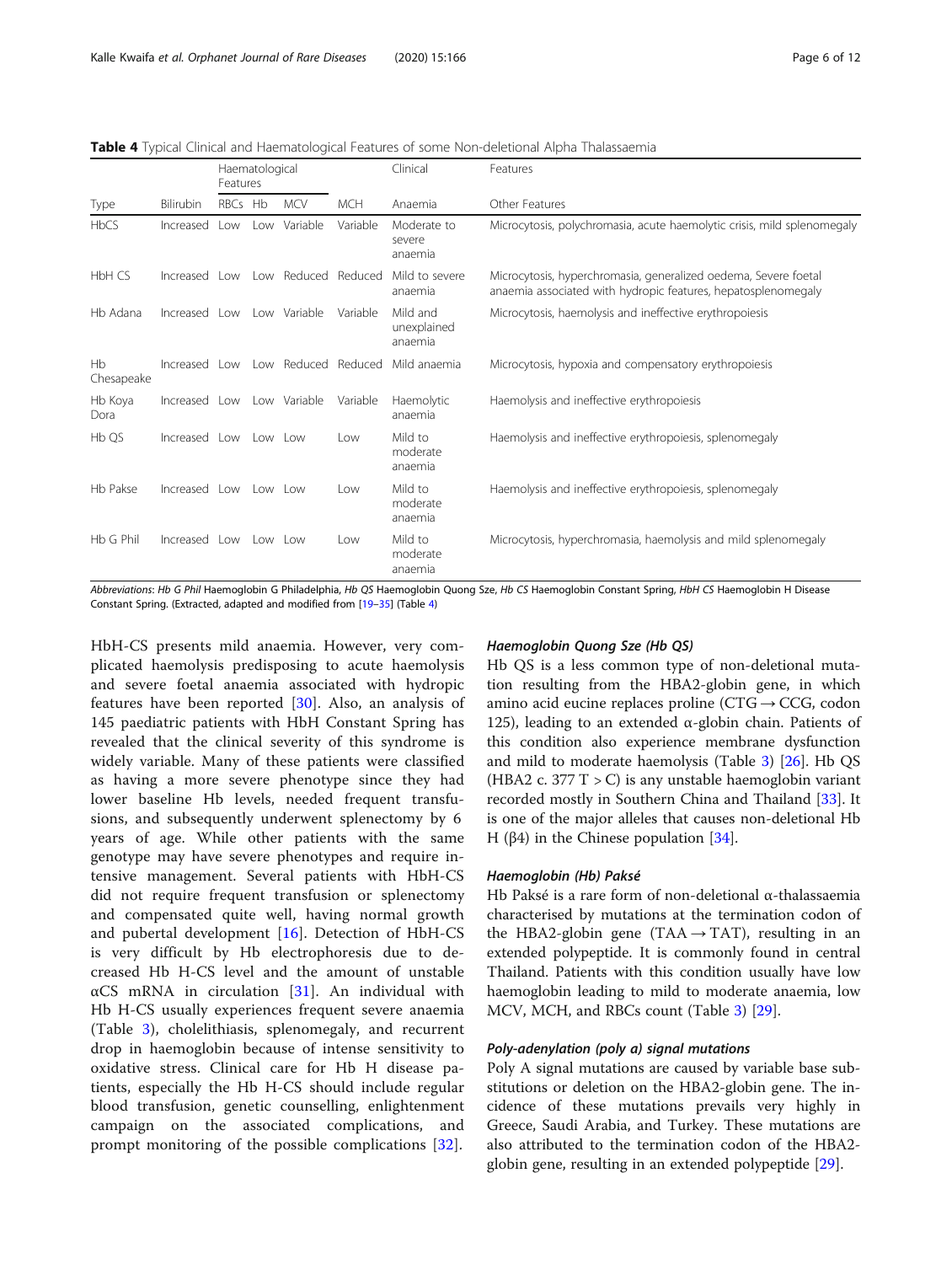#### Haemoglobin (Hb) Koya Dora

Hb Koya Dora is found at a low frequency, which results from the mutations in the termination codon of the HBA2-globin gene, leading to an elongated polypeptide. Hb Kaya Dora was reported to be population-specific and about 10% incidence was recorded in the Koya Dora tribe of Andhra Pradesh in India [[16\]](#page-10-0). This unstable Hb variant may form precipitates on the red cells membrane, causing haemolysis and ineffective erythropoiesis [[16\]](#page-10-0).

#### Haemoglobin (Hb) Chesapeake

Hb Chesapeake was first discovered in 1966, as a rare but with very high-oxygen-affinity [\[35](#page-10-0)]. It is an abnormal haemoglobin with a single α-chain substitution that has the molecular formula of  $\alpha_2$ 92 Arg  $\rightarrow$  Leu $\beta_2$ A. The heterozygous forms are associated with polycythemia apparently to compensate for the increased oxygen affinity of this haemoglobin, which results in decreased liberation of oxygen in the tissues. This deletion affects the amino acid concerned with the  $α1-β2$  chains contact and alters the rotational transition that occurs usually between the deoxygenated low-affinity state and the oxygenated high-affinity state. This prevents haemoglobin with the high-affinity relaxed state, causing hypoxia and compensatory erythropoiesis (Table [3](#page-4-0)). Patients with Hb Chesapeake have sporadic episodes of musculoskeletal (joint) pain but are expected to have a normal life. Significant frequencies of Hb Chesapeake were found in German and Irish families, as well as Japanese, French, and Afro-American [[35\]](#page-10-0).

#### Haemoglobin (Hb) ADANA

Haemoglobin Adana is a form of non-deletional alpha thalassaemia mutation, located at codon 59 of the HBA1 or HBA2-globin gene (GGC  $\rightarrow$  GAC), leading to Gly  $\rightarrow$ Asp replacement [[36\]](#page-10-0). This substitution involves a glycine excess at a point of the E helix that is closely attached to a glycine residue of the B helix. This replacement significantly alters the stability and integrity of the cell's molecule, leading to abnormal precipitates on the red cell membrane, which causes haemolysis and ineffective erythropoiesis [\[19\]](#page-10-0). This mutant variant was reported to be linked with a common α1-thalassaemia deletion [−(alpha) 20.5 kb] that results in a severe form of Hb H disease with anaemia. It is also characterised by decreased HbA2 level, elevated Zeta chain, increased Hb Bart's, and a little of Hb H disease. The investigation for Hb Adana is very difficult, because the carriers may have normal haematological parameters [[37\]](#page-10-0). Hb Adana can be detected in the laboratory by alpha-globin gene sequencing or PCR-based amplification refractory mutation system testing [[38\]](#page-10-0). When Hb Adana combines with other  $\alpha$ -globin deletions, this may yield various forms of phenotypes, ranging from mild anaemia (Table

[3\)](#page-4-0) (as in  $-\alpha^{3.7}$  and  $-\alpha^{4.2}$ ) [[39](#page-10-0), [40\]](#page-10-0) to a more critical HbH-like condition (-  $-$  <sup>20.5</sup> and  $-\alpha$ <sup>4.2-QT</sup> (Q-Thailand) [[41\]](#page-10-0). Hb Adana HBA2 point mutations that are coinherited with a single  $\alpha_1$  non-deletional mutation generally have severe Hb H-like manifestations (such as  $\alpha_2^{\text{CS}}$  [Constant Spring],  $\alpha_2^{\text{Paksé}}$ ,  $\alpha_2^{\text{IVS-II-142}}$ ,  $\alpha_2^{\text{IVS-II}}$  $\alpha_2$ codon24,  $\alpha_2$ codon22, and rSNP 149,709 T > C) [\[41](#page-10-0)]. The incidence of Hb Adana is found to be low in countries such as Turkey  $(0.5-0.6\%)$  [[39\]](#page-10-0), Iran and Iraq  $(1-$ 2.5%) [\[42](#page-10-0), [43\]](#page-10-0), and China (1%) [[43\]](#page-10-0), while countries like Saudi Arabia (11.6%) [[44\]](#page-10-0), and Indonesia (16%) have a higher prevalence  $[40]$  $[40]$ . A variable incidence of  $1-21.4\%$ was recorded in various reports in Malaysia [[45](#page-10-0)].

#### Haemoglobin (Hb) G Philadelphia

Hb G-Philadelphia is a stable and normal functioning oxygen carrier caused by a mutation at codon 16 of HBA1-globin gene ( $AAG \rightarrow GAG$ ), due to substitution of lysine by glutamic acid. It is characterised by a lower isoelectric point as compared to normal haemoglobin (HbA) and migrates faster than HbA at alkaline pH. Hb G-Philadelphia is similar to HbH but migrates with HbA at acidic pH [[46\]](#page-10-0). It was first discovered by Rucknagel et al. in 1955 from an Afro-America family [\[47\]](#page-10-0). In the United State of America (USA), Hb G-Philadelphia is the highest frequent α-chain variant and identified from persons of African descent, with the carrier rate approximated to be 1 in 5000. Subsequently, it was identified in different ethnic groups including Africans, Caucasians, and Asians. It is also present in Italians (from Northern Italy), Indians, Sardinians, and a few Chinese families [\[46](#page-10-0)]. The Italian/Mediterranean mutation occurs on a normal functioning α-globin gene and is benign even when present in the homozygous form. Its trait (1 mutated gene) is completely silent. Genetic studies suggested that in most cases, the ΑG-P locus is the only functional locus on the affected chromosome. However, when α2-thalassaemia (3.7 kb deletion) occurs in trans  $(-\alpha^{G}/-\alpha)$ , the quantity of Hb G-P is increased to approximately 45%; this individual may have a distinct microcytosis and hyperchromasia ( $α2$ thalassaemia) [[46](#page-10-0)]. These patients may also have distinct microcytosis and hyperchromasia (α2-thalassaemia homozygotes) (Table [3\)](#page-4-0). Hb G-Philadelphia in combination with α1-thalassaemia, although extremely rare, results in Hb H disease  $(-\alpha^{G}/-)$  with 100% Hb G-Philadelphia. The co-inheritance of Hb G-Philadelphia ( $-\alpha^{G}/\alpha\alpha$ ) with Hb S and /or Hb C is rather common. Patients characterised by Hb G-Philadelphia can have a complete four α-globin genes ( $\alpha^{G} \alpha / \alpha \alpha$ ) and 20–25% Hb G-Philadelphia with no haematological abnormalities [[46\]](#page-10-0).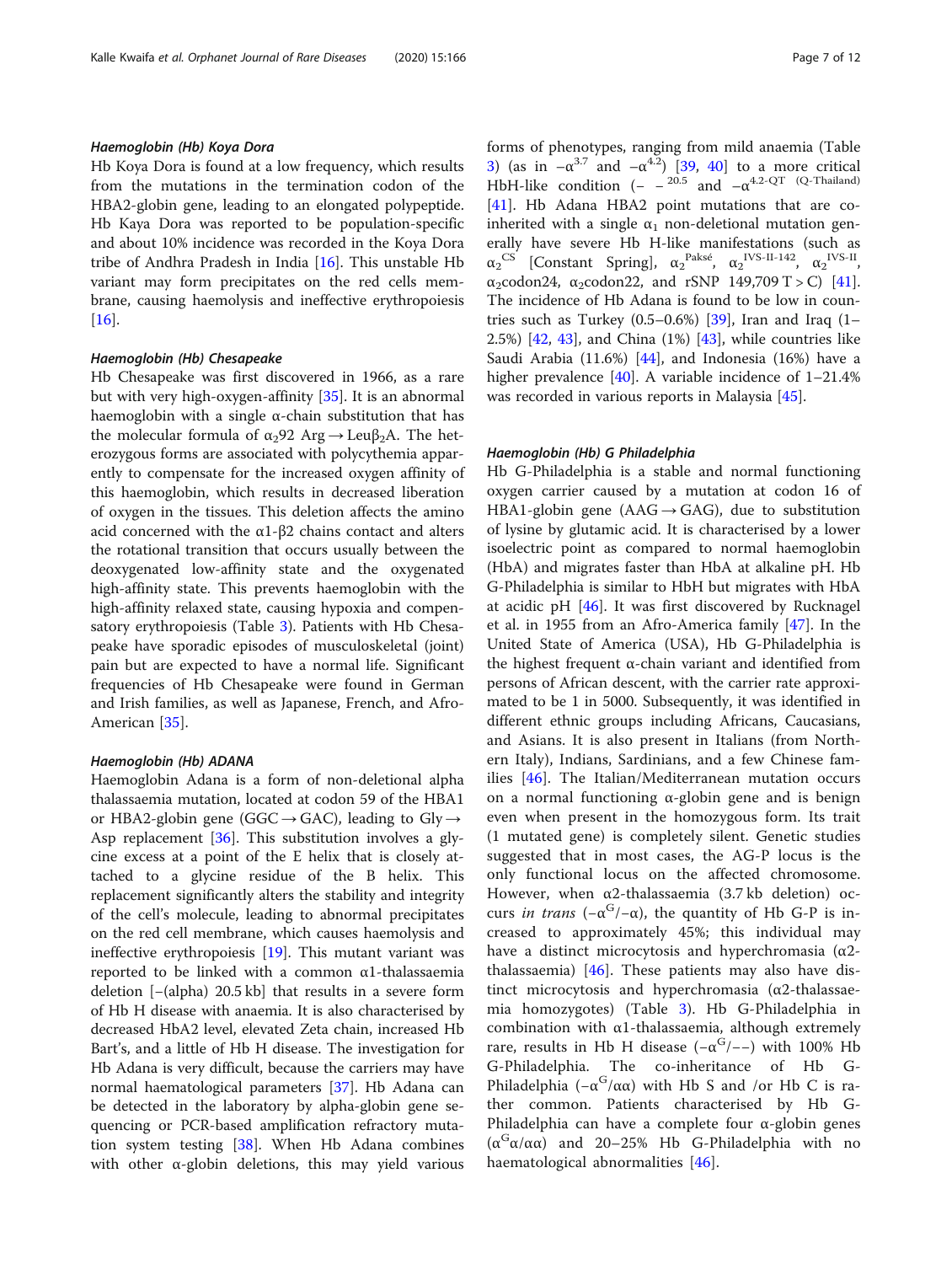#### The way forward

#### Genetic Counselling and pre-natal screening

Knowledge on the molecular basis that regulates the expression of the α-globin genes is vital for the accurate understanding and differentiation of α-thalassaemia. Nationwide screening programmes, pre- and post-marital screening, including infant screening have been well developed. Accurate investigations of thalassaemia require screening of the population and identification of families who are at risk. Examinations of complete blood count for haemoglobin level and red cell indices, peripheral blood film morphology, together with Hb electrophoresis (i.e. by cellulose acetate electrophoresis patterns at alkaline as shown in Fig. 3), and modern DNA analysis will help for easy differentiation  $[1, 2]$  $[1, 2]$  $[1, 2]$  $[1, 2]$ . Simple strip assay procedure for α-thalassaemia testing has also been developed. This method is cost-effective for the detection of the most frequent mutations observed, especially in patients with complicated prolonged microcytic anaemia [[17\]](#page-10-0). Because a milder form of α-thalassaemia can be misinterpreted with IDA, since their red cell indices seem to be similar, a combination of iron studies must be assessed properly to discriminate between these two conditions [\[18](#page-10-0)]. Patients carrier to  $\alpha^*$ -thalassaemia, particularly the  $-\alpha 3.7$  allele, may have similar haematological parameters and on this account DNA analysis is essential for the accurate diagnosis. The interrelationship between deletional and non-deletional forms of αthalassaemia, α-globin genes mismatches, and deletions of the β-globin gene (leading to β-thalassaemia, Hb S, Hb E, etc) could make significant impacts on haematological and clinical severity observed in most patients. Consequently, the relationship between haematological analysis, haemoglobin electrophoresis by HPLC and/or cellulose acetate, molecular analysis of the α and βglobin genes and gene-cluster by the direct sequence are recommended as good laboratory practices for the accurate investigations of thalassaemia [[48,](#page-10-0) [49](#page-10-0)]. Generally, genetic counselling of the inherited haemoglobinopathies, including α-thalassaemia disorders is crucial, at least to minimise the occurrence of Hb Bart's hydrops foetalis syndrome, which may result in neonatal death and serious health complications to the mother during pregnancy. Genetic counselling will only make sense if the clinical outcome accurately differentiates between αglobin genotype and other related genotypes with the same manifestations as seen in the various forms of αthalassaemia. With the recent development in genetic counselling, the identification of many genetic modifiers of α-thalassaemia was made easier, the effects on various phenotypes they caused were recorded, then the



haemoglobin variants, including HbH and Hb Bart's as fast-moving alpha thalassaemia bands. Others include: HbAA (Adult normal haemoglobin band), HbSS (sickle cell anaemia bands), Hb F (foetal haemoglobin bands), Hb SC (Sickle cell disease bands) and carrier traits (Hb E, D, C, S, O, G,CS etc). Hb CS, particularly, can only be identified when cellulose gel electrophoresis with heavy application is used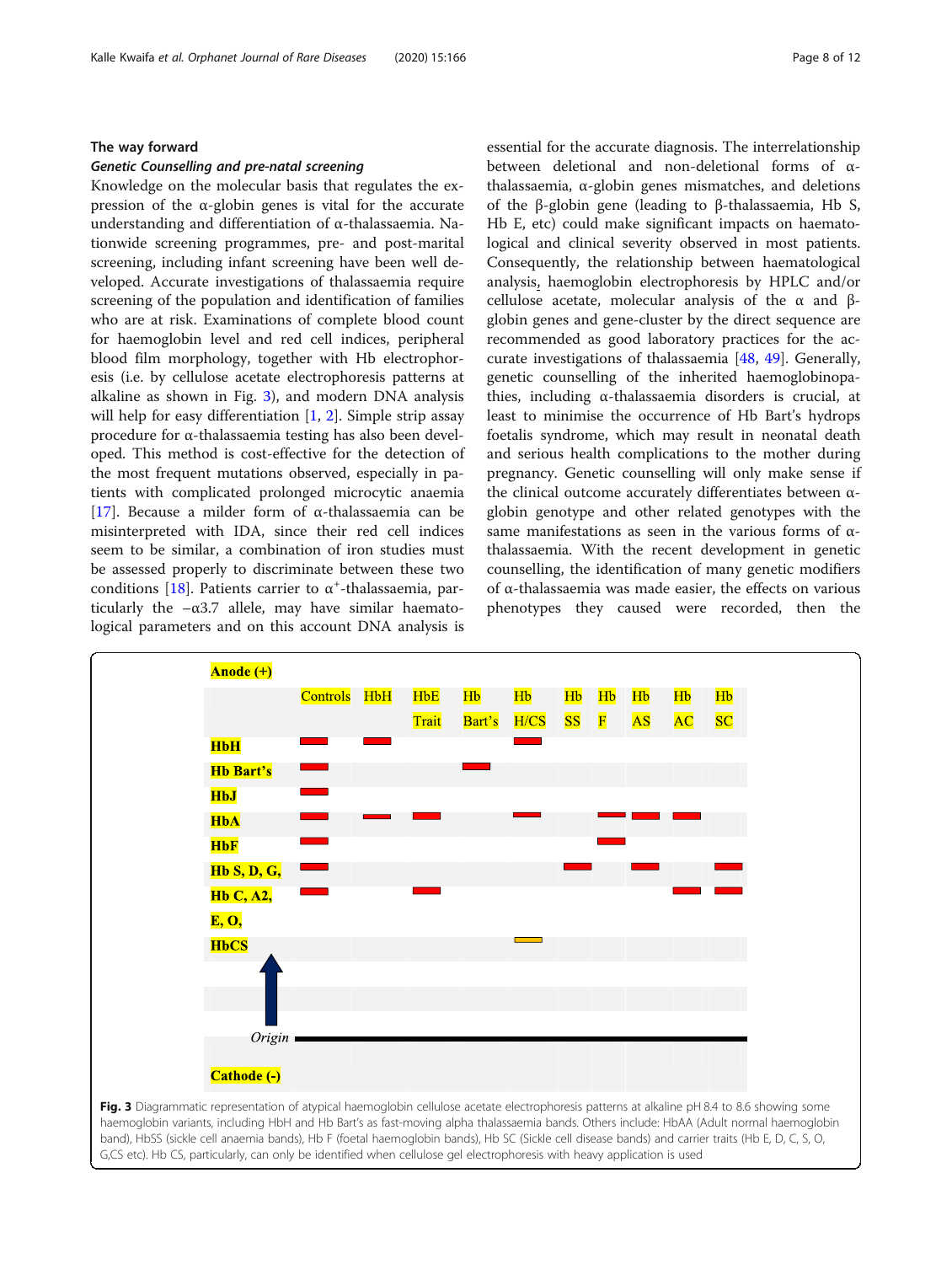relatively cheaper high-throughput DNA testing should become more accessible [\[1](#page-9-0)].

#### Treatment and management of alpha thalassaemia

Alpha thalassaemia (except carrier and some αthalassaemia traits) is generally a condition characterised by improved morbidity and mortality at an advanced age. Children with homozygous α-thalassaemia should be transfused immediately after delivery or receive intrauterine transfusions [\[50](#page-10-0)]. The treatment and prevention of α-thalassaemia syndromes should consider the following strategies.

Blood transfusion and iron chelation In medical practices, blood is transfused to provide functional erythrocytes, alleviate ineffective erythropoiesis, and effectively minimise the pathophysiological processes in thalassaemia [[51\]](#page-11-0). Modern blood transfusion practice and iron therapies promote the survival of thalassemia patients. Currently, most patients who are transfusion-dependent thalassaemia (TDT) can achieve near-normal Hb of around 8.7–12.0 g/dL. However, blood transfusion practices are still attributed to several complications or adverse effects. The most common significant effect of blood transfusion is the secondary iron overload [\[52](#page-11-0)]. Naturally, humans do not have simple means for iron excretion. With continued transfusion, excess iron will accumulate in body cells and plasma to the extent that the endothelial system, especially within the liver, would be incapacitated to hold the extra iron. The accumulation of iron is associated with the generation of reactive oxygen species and nitrite radicals, causing injury to lipid, proteins, DNA, and other cellular organelles. Iron accumulation is also attributed to a high risk of generating thrombosis, cardia associated strokes, hypothyroidism, hypertension, hypogonadism, osteoporosis, and renal dysfunctions [\[50](#page-10-0)]. Currently, a lot of newer techniques are now available for the investigations and management of iron overload. Assessment of serum ferritin level is commonly used and is recommended and affordable at least in most developing countries. The introduction of magnetic resonance imaging (MRI) for the non-invasive assessment of liver iron concentration and the use of superconducting quantum interference device (SQUID) are available but the technologies may be accessible and affordable to some limited countries globally [[52](#page-11-0)]. There are three most commonly used iron chelators presently accessible for α-thalassaemic patients; subcutaneous or intravenous injection of deferoxamine, oral, and most recent film-coated tablet forms of deferiprone [[52\]](#page-11-0). Of these, parenteral deferoxamine takes a greater advantage in patients with compensated heart failure. Nevertheless, the findings for novel iron chelators with specific efficacy, effectiveness, and safety

continue. Finally, medical treatment is essential and adherence to stipulated administrative dosage is necessary for the achievement of the desired targets; these correlate to both successful management and patients' survival as indicated in various studies [[53](#page-11-0)].

Stem-cell transplantation for alpha thalassemia Haemopoietic stem cell (HSCs) transplantation may be the most reliable curative therapy for patients with thalassaemia. Although not accessible and affordable to many resource-poor countries, the approach is now established for the definitive correction of defective haemopoietic stem cells, especially when matched sibling donors are available [[2\]](#page-10-0). A recent development for the prevention and control of graft-versus-host with induced graft tolerance has discovered the utilisation of unrelated donors and umbilical cord blood as alternatives for haemopoietic stem cell transplantation [\[2](#page-10-0)]. Unfortunately, HSCs therapy may only be available to those with access to advanced medicine [\[1](#page-9-0)].

The used of pharmaceutical agents to treat alpha Thalassaemia The benefits associated with medical procedures for the treatment of α-thalassaemia are to raise the level of α-globin gene expression or reduce the synthesis of f γ-globin or β-globin, thus maintaining the ratio balance of α-like and β-like globin chains while reducing the severity of alpha thalassaemia. Ideally, pharmacological agents should decrease the expression of γ-like and β-like globin genes [\[54\]](#page-11-0). However, several challenges are still yet to be resolved in epigenetic modification targeting drugs. Many of these drugs are linked with various genes throughout the genome and hence might have the potential to promote tumourigenesis. For example, Polycomb repressive complex 2 (PRC2) methylates lysine 27 in histone H3, a modification attributed with epigenetic genes silencing. This complex has a significant role in mediating cellular differentiation and development [\[3](#page-10-0)]. In haemopoietic stem cells, PRC2 depresses genes involved in cell cycle, cell differentiation, apoptosis, and self-renewal, but when PRC2 mutates, HSCs might not differentiate into mature red cells leading to the premature death of the cells [[55](#page-11-0), [56\]](#page-11-0). Also, in the ongoing clinical trial of mitapivat, a clinical proof-ofconcept has been established based on a preliminary analysis of the Phase 2 trial of mitapivat (AG-348) and hence mitapivat was recommended to patients with non-transfusion-dependent thalassemia. Mitapivat is an investigational, first-in-class, oral, small-molecule allosteric activator of wild-type, and a variety of mutated pyruvate kinase-R (PKR) enzymes. The data obtained demonstrated that activation of wild-type PKR has the potential clinical benefit in thalassemia. The safety and tolerability profile observed in adults with pyruvate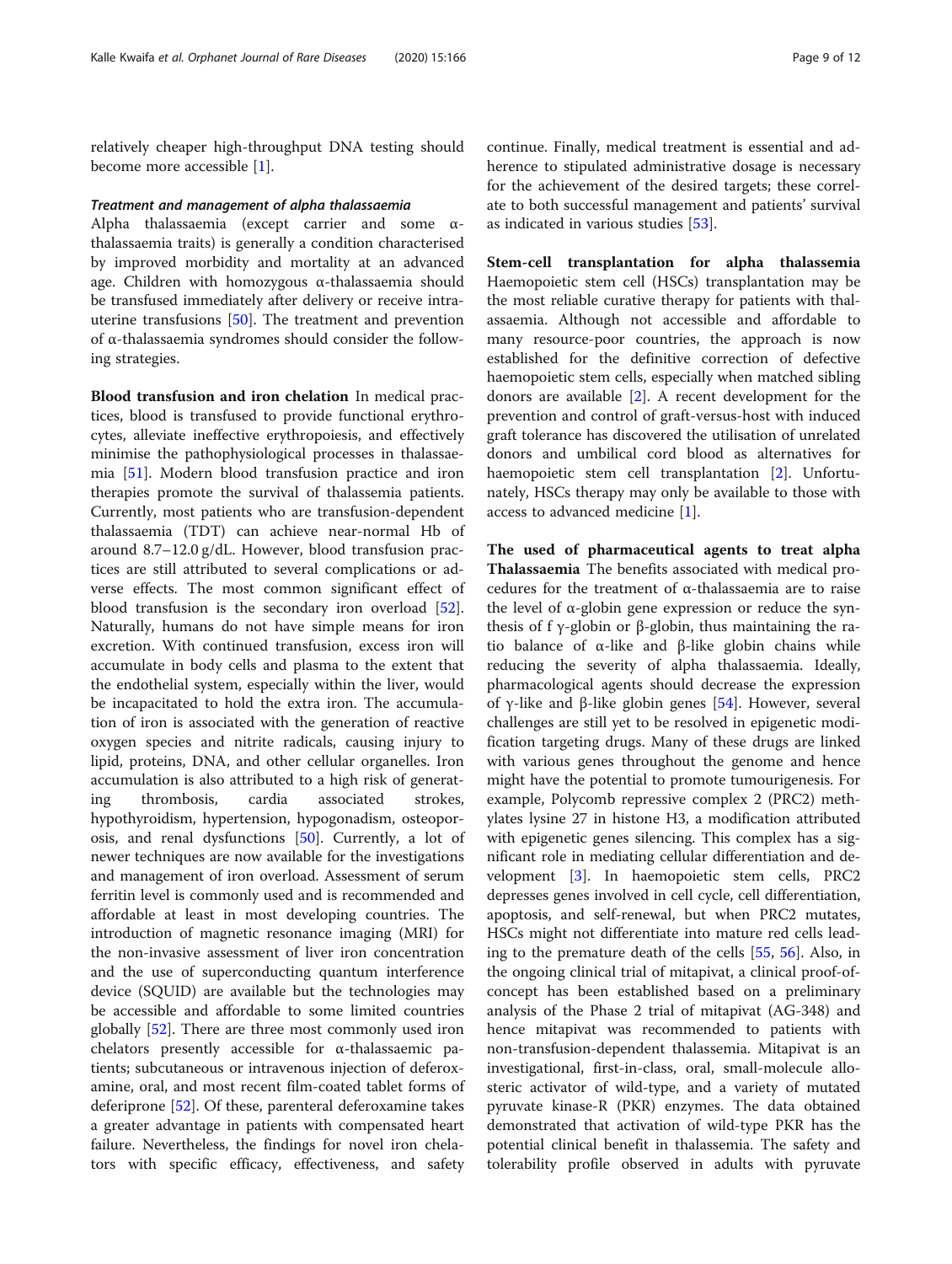<span id="page-9-0"></span>kinase deficiency supported the continued investigation of mitapivat treatment across severe, lifelong haemolytic anaemias such as pyruvate kinase deficiency, thalassemia, and sickle cell disease [\[57\]](#page-11-0).

Gene therapy Gene therapy was first proposed on thalassaemia as a good target because the defective expression of the globin genes directly affects the haemopoietic system, more specifically to the erythroid series [1]. Advancement in gene therapy will minimise the difficulties in getting compatible donors and the immunological complication usually characterised by the allogenic stem-cells transplantation. However, a lot of challenges have been observed in generating appropriate procedures, as the viral vectors can only contain a small portion of DNA. Fortunately, the use of retroviruses as vectors was changed to safer Lentiviral vectors, which gave long-term medication of the target globin on preclinical trials and ameliorated anaemia in a mouse of thalassaemia model. Even with the Lentiviral vectors, reports indicated that the viral vectors could transform into pro-oncogenes, with the consequent effects on a leukaemic transformation [[58\]](#page-11-0). Quite many of the gene therapeutic procedures for β-thalassaemia and sickle disease have also been reported and documented [[59\]](#page-11-0).

#### Conclusion

Various studies have indicated that the carriers of the alpha thalassaemia are discovered at a polymorphic prevalence (> 1%) in many of the tropical and subtropical populations. In regions where the carriers are very frequent, Hb H disease and Hb Bart's hydrops foetalis would likely be observed with other alpha thalassaemia complications. The knowledge on the molecular basis associated with globin gene expression would facilitate the search for more new drugs to control the expression of these genes. Despite the advancements in modern technologies for thorough medical and scientific investigations of thalassaemia, efforts to progress in its management and to some extent accurate drug therapy yielded no appreciable results. Unfortunately, the public health care problem has been neglected in many jurisdictions, with catastrophic consequences for the affected families, coupled with the significant associated health management costs. Furthermore, the success of these developments might not give adequate opportunity for most of the patients to have such medications, especially those from resource-poor regions where advanced medical procedures are still lacking. The researchers should thoroughly investigate the molecular mechanisms associated with the expression of globin genes that will help to increase the knowledge in the armoury of the clinicians in the management of patients with thalassaemia until an ultimate cure becomes a reality. Since many

molecular markers are associated with globin gene expression and switching over during the developmental stages, there is a need for increased awareness, new-born and prenatal screening program, especially for countries with high migration impact, and for improving the monitoring of patients with α-thalassaemia.

#### Abbreviations

Hb: Haemoglobin; α: Alpha; β: Beta; δ: Delta; γ: Gamma; ε: Epsilon; Hb Bart's: Haemoglobin Bart's; Hb H: Haemoglobin H Disease; HbF: Foetal Haemoglobin; ζ<sub>2</sub>ε<sub>2</sub>: Haemoglobin Gowe-1; H<sub>2</sub>S: Hydrogen Sulfide; α<sub>2</sub>ε<sub>2</sub>: Haemoglobin Gower-II; ζ<sub>2</sub>γ<sub>2</sub>: Haemoglobin Portland; α<sub>2</sub>β<sub>2</sub>: Haemoglobin A; α<sub>2</sub>δ<sub>2</sub>: Haemoglobin A2; SO<sub>2</sub>: Superoxide; Z: Zeta; IV: Intervening; Init: Initiation; CS: Constant Spring; HSC: Haemopoietic stem cells; NO: Nitric oxide; ROS: Reactive Oxygen Species; TNF-α: Tumour Necrosis Factor α; MCS-R1: Multispecies conserved sequences Region-I; NF-E2: Nuclear factor erythroid 2; KLFI: Kruppel-like factor1; LCR: Locus control regions; LDB1: LIM domain-binding protein1; FOGI: Friend of GATA1; SCL: Stem cell leukaemia; LRF: Lymphoma-related factor; MCV: Mean cell volume; RBCs: Red blood cells; SEA: South East Asia; MED: Mediterranean; H<sub>2</sub>O<sub>2</sub>: Hydrogen Peroxide; Term: Termination; MCH: Mean Cell Haemoglobin; TDT: Transfusiondependent thalassaemia; iPSC: Induced-pluripotent Stem Cells; HPLC: High-Performance Liquid Chromatography

#### Acknowledgements

We highly appreciate the efforts of School for Postgraduate Studies, UPM, as well as the management of UPM, for giving us admission and automatic permission to write this review with the guarantee that they will pay for its publication charges. We also thank Michela Grosso team for their permissions and supports.

#### Authors' contributions

S.M.N. designed the study, S.M.N. and L.M.I reviewed and edited the manuscript while I.K.K. wrote the manuscript. The author(s) read and approved the final manuscript.

#### Funding

This research received no external funding.

#### Availability of data and materials

As a review paper, the information was collected from previous journals (intext cited) and all the references cited are included in the list of references.

#### Ethics approval and consent to participate

Not applicable; is a review paper that utilised information from previous journals, books, case studies etc.

#### Consent for publication

No illegal individual data are utilised in this review paper.

#### Competing interests

The authors declare no competing interest regarding the publication of this paper.

#### Author details

<sup>1</sup>Haematology Unit, Department of Pathology, Faculty of Medicine and Health Sciences, University Putra Malaysia (UPM), Serdang, Selangor, Malaysia. 2 Department of Haematology, School of Medical Laboratory Sciences, College of Health Sciences, Usmanu Danfodiyo University (UDU), Sokoto, North-Western, Nigeria. <sup>3</sup> Genetics and Regenerative Medicine Research Centre, Faculty of Medicine and Health Sciences, Universiti Putra Malaysia(UPM), Serdang, Selangor, Malaysia.

#### Received: 17 February 2020 Accepted: 28 May 2020 Published online: 29 June 2020

#### References

1. Higgs DR, Engel JD, Stamatoyannopoulos G. Thalassaemia. Lancet. 2012; 379(9813):373–83.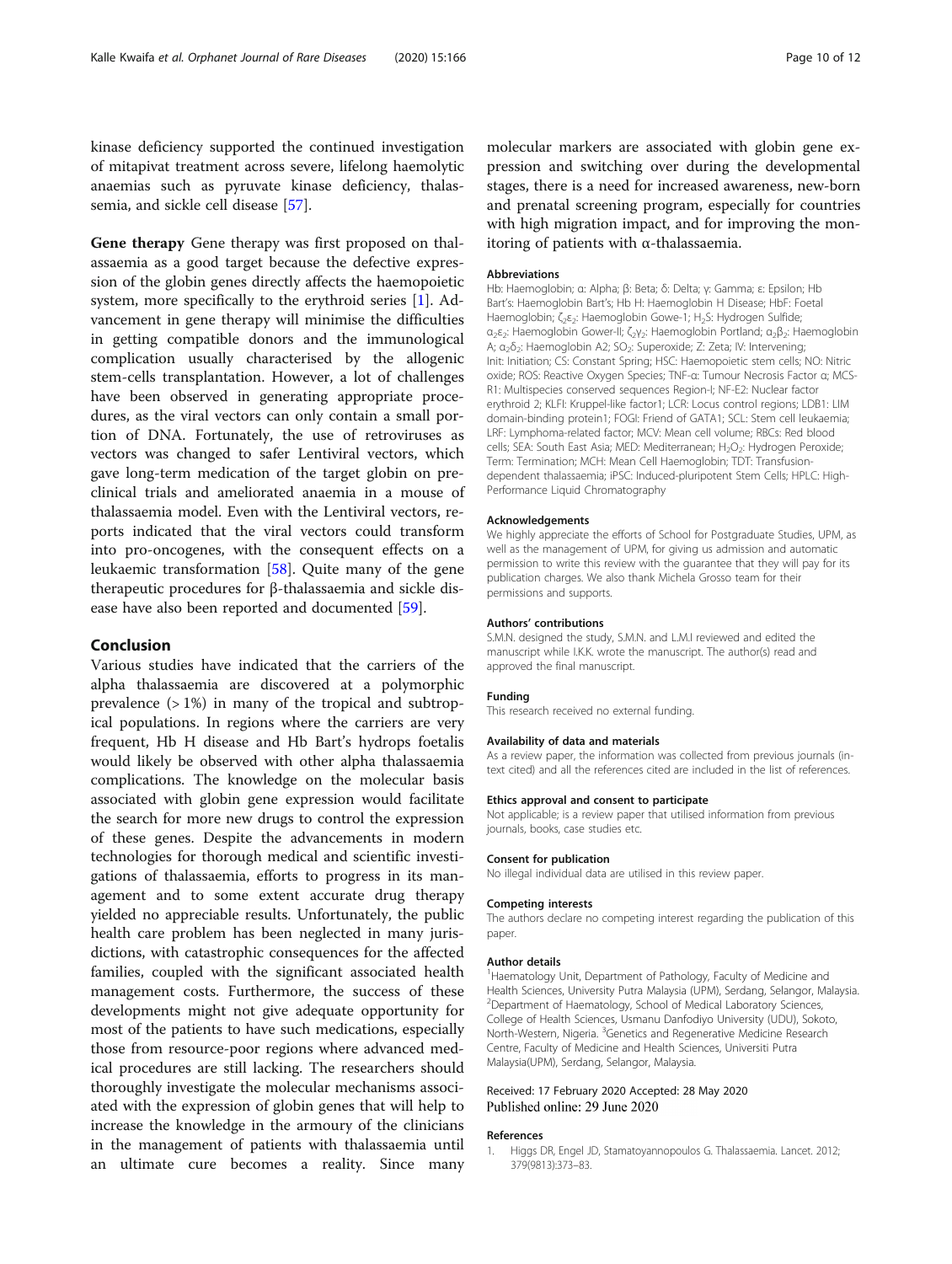- <span id="page-10-0"></span>2. Taher AT, Weatherall DJ, Cappellini MD. Thalassaemia. Lancet. 2018; 391(10116):155–67.
- Mettananda S, Higgs DR, Molecular basis and genetic modifiers of thalassemia. Hematol Oncol Clin North Am. 2018;32(2):177–91. Available from. <https://doi.org/10.1016/j.hoc.2017.11.003>.
- 4. Mettananda S, Gibbons RJ, Higgs DR. Α-globin as a molecular target in the treatment of Β-thalassemia. Blood. 2015;125(24):3694–701.
- 5. John SW, David HK, Chui MD. The α-globin gene: genetics and disorders. Clin Invest Med. 2001;24(2):103 ProQuest Central pg.
- 6. Jane BR, Noel M, Lisa AU, Michael LC, Steven AW, Peter VM. Campbell Biology. Australian and New Zealand: Pearson Higher Education.AU. Copyright; 2015. p. 1521.
- 7. Vernimmen D. Globins, from genes to physiology and diseases. Blood Cells Mol Dis. 2018;70:1. Available from. [https://doi.org/10.1016/j.bcmd.2017.02.002.](https://doi.org/10.1016/j.bcmd.2017.02.002)
- 8. Bauer DE, Kamran SC, Orkin SH. Reawakening fetal haemoglobin: prospects for new therapies for beta-globin disorders. Blood. 2012;120(15):2945–53.
- 9. Zhou D, Liu K, Sun CW, et al. KLF1 regulates BCL11A expression and gamma- to beta-globin gene switching. Nat Genet. 2010;42(9):742–4.
- 10. Masuda T, Wang X, Maeda M, et al. Transcription factors LRF and BCL11A independently repress expression of fetal haemoglobin. Science. 2016; 351(6270):285–9.
- 11. Smith EC, Orkin SH. Haemoglobin genetics: recent contributions of GWAS and gene editing. Hum Mol Genet. 2016;25(R2):R99–105.
- 12. Higgs DR, Wood WG. Long-range regulation of alpha-globin gene expression during erythropoiesis. Curr Opin Hematol. 2008;15(3):176–83.
- 13. Wu MY, He Y, Yan JM, et al. Novel selective deletion of the major alphaglobin regulatory element (MCS-R2) causing alpha-thalassaemia. Br J Haematol. 2017;176(6):984–6.
- 14. Grosso M, Sessa R, Puzone S, Maria Rosaria Storino PI. Molecular Basis of Thalassemia, Anemia, InTechOpen; 2012. p. 346–9. [https://doi.org/10.5772/](https://doi.org/10.5772/31362) [31362.](https://doi.org/10.5772/31362)
- 15. Weatherall DJ, Clegg JB. The Thalassaemia Syndromes, Fourth Edition. 2001. ISBN:9780865426641 |Online ISBN:9780470696705| [https://doi.org/10.1002/](https://doi.org/10.1002/9780470696705) [9780470696705](https://doi.org/10.1002/9780470696705). Copyright © 2001 Blackwell Science Ltd.
- 16. Fucharoen S, Viprakasit V. Hb H disease: clinical course and disease modifiers. Hematology Am Soc Hematol Educ Program. 2009;2009(1):26–34. <https://doi.org/10.1182/asheducation-2009.1.26>.
- 17. Karakaş Z, Koç B, Temurhan S, Elgün T, Karaman S, Asker G, et al. Hipokromik Mikrositer Anemili Olgularda Alfa Talasemi Mutasyonlarının Değerlendirmesi: İstanbul Perspektifi. Turkish J Hematol. 2015;32(4):344–50.
- 18. Farashi S, Harteveld CL. Molecular basis of α-thalassemia. Blood Cells Mol Dis. 2018;70(September):43–53. Available from:. [https://doi.org/10.1016/j.](https://doi.org/10.1016/j.bcmd.2017.09.004) [bcmd.2017.09.004.](https://doi.org/10.1016/j.bcmd.2017.09.004)
- 19. Wajcman HJ, Traeger-Synodinos I, Papassotiriou PC, Giordano CL, Harteveld V, Baudin-Creuza JO. Unstable and thalassemic alpha chain haemoglobin variants: a cause of Hb H disease and thalassemia intermedia. Hemoglobin. 2008;32:327–49.
- 20. Old J, Angastiniotis M, Eleftheriou A, Galanello R, Harteveld CL, Petrou M, Traeger-Synodinos J. Prevention of Thalassaemias and Other Haemoglobin Disorders, vol. 1. Nicosia, (Ref Type: Generic): Thalassaemia International Federation; 2016.
- 21. Giardine B, Borg J, Viennas E, Pavlidis C, Moradkhani K, Joly P, et al. Updates of the HbVar database of human haemoglobin variants and thalassemia mutations. Nucleic Acids Res. 2014;42:D1063–9.
- 22. Giardine B, Borg J, Higgs DR, Peterson KR, Philipsen S, Maglott D, et al. Systematic documentation and analysis of human genetic variation in hemoglobinopathies using the micro attribution approach. Nat Genet. 2011; 43:295–301.
- 23. Cornelis LH, Douglas RH. α-thalassaemia: Review. Orphanet J Rare Dis. 2010; 5:13.
- 24. Pharephan S, Sirivatanapa P, Makonkawkeyoon S, Tuntiwechapikul W, Makonkawkeyoon L. Prevalence of α-thalassaemia genotypes in pregnant women in northern Thailand. Indian J Med Res. 2016; 143(MARCH):315–22.
- 25. Wee YC, Tan KL, Chua KH, George E, Jama T. Molecular characterisation of Haemoglobin Constant Spring and Haemoglobin Quong Sze with a combineamplification refractory mutation system. Malays J Med Sci. 2009;6(3):21–8.
- 26. Singer ST. Variable clinical phenotypes of α-thalassemia syndromes. ScientificWorldJournal. 2009;9(March):615–25.
- 27. Tritipsombut J, Sanchaisuriya K, Phollarp P, Bouakhasith D, Sanchaisuriya P, Fucharoen G, et al. Micromapping of thalassemia and hemoglobinopathies

in different regions of Northeast Thailand and Vientiane, Laos People's Democratic Republic. Haemoglobin. 2012;36:47–56.

- 28. Singsanan S, Fucharoen G, Savongsy O, Sanchaisuriya K, Fucharoen S. Molecular characterization and origins of Hb constant spring and Hb Pakse' in southeast Asian populations. Ann Hematol. 2007;86:665–9.
- 29. Viprakasit V, Tanphaichitr VS, Chinchang W, Sangkla P, Weiss MJ, Higgs DR. Evaluation of alpha haemoglobin stabilizing protein (AHSP) as a genetic modifier in patients with β thalassemia. Blood. 2004;103(9):3296–9.
- 30. Charoenkwan P, Sirichotiyakul S, Chanprapaph P, Tongprasert F, Taweephol R, Sae-Tung R, Sanguansermsri T. Anemia and hydrops in a fetus with homozygous haemoglobin constant spring. J Pediatr Hematol Oncol. 2006; 28:827–30.
- 31. Li D, Liao C, Li J. Misdiagnosis of Hb constant spring (alpha142, term-->Gln, TAA-->CAA in alpha2) in a Hb H (beta4) disease child. Haemoglobin. 2007; 31:105–8.
- 32. Vichinsky E. Advances in the treatment of alpha-thalassemia. Blood Rev. 2012;26(SUPPL.1):S31–4. Available from:. [https://doi.org/10.1016/S0268-](https://doi.org/10.1016/S0268-960X(12)70010-3) [960X\(12\)70010-3.](https://doi.org/10.1016/S0268-960X(12)70010-3)
- 33. Wee YC, Tan KL, Chua KH, George E, Tan JAMA. Molecular characterisation of Haemoglobin constant spring and Haemoglobin Quong Sze with a combine-amplification refractory mutation system. Malays J Med Sci. 2009b; 16(3):23–30.
- 34. Yong YJ, Lui YH, Dong-Zhi L. Screening and Diagnosis of Hb Quong Sze [HBA2: c.377T > C (or HBA1)] in a Prenatal Control Program for Thalassaemia. Hemoglobin. 2014;38(3):158–60.
- 35. Brigitte G, Jacques S, Catherine B, Weiller PJ, Lena-Russo D, Disdier P. A new case of haemoglobin Chesapeake [5]. Haematologica. 2001;86(1):105. [http://](http://www.haematologica.it/2001_01/0105.htm) [www.haematologica.it/2001\\_01/0105.htm.](http://www.haematologica.it/2001_01/0105.htm)
- 36. Cürük MA. Hb H (beta4) disease in Cukurova, Southern Turkey. Haemoglobin. 2007;31(2):265–71. [https://doi.org/10.1080/](https://doi.org/10.1080/03630260701297279) [03630260701297279.](https://doi.org/10.1080/03630260701297279)
- 37. Aksu T, Yarali N, Bayram C, Fettah A, Avci Z, Tunc B. Homozygosity for HBA1: c.179G > A: Hb Adana in an infant. Hemoglobin. 2014;38:449–50.
- 38. Singh SA, Sarangi S, Appiah-Kubi A, Hsu P, Smith WB, Gallagher PG, Chui DHK. Hb Adana (HBA2 or HBA1: c.179G > A) and alpha thalassemia: Genotype-phenotype correlation. Pediatr Blood Cancer. 2018;65(9):e27220. <https://doi.org/10.1002/pbc.27220>.
- 39. Bozdogan ST, Yuregir OO, Buyukkurt N, Aslan H, Ozdemir ZC, Gambin T. Alpha-thalassemia mutations in Adana province, southern Turkey: genotypephenotype correlation. Indian J Hematol Blood Transfus. 2015;31:223–8.
- 40. Nainggolan IM, Harahap A, Ambarwati DD, et al. Interaction of Hb Adana (HBA2: c.179G>A) with deletional and nondeletional (+)- thalassemia mutations: diverse haematological and clinical features. Haemoglobin. 2013; 37:297–305.
- 41. Tan JA, Kho SL, Ngim CF, Chua KH, Goh AS, Yeoh SL, George E. DNA studies are necessary for accurate patient diagnosis in compound heterozygosity for Hb Adana (HBA2:c.179 > A) with deletional or nondeletional alphathalassaemia. Sci Rep. 2016;6:26994.
- 42. Alibakhshi R, Mehrabi M, Omidniakan L, Shafieenia S. The spectrum of thalassemia mutations in Kermanshah Province, West Iran. Haemoglobin. 2015;39:403–6.
- 43. Akbari MT, Hamid M. Identification of -globin chain variants: a report from Iran. Arch Iran Med. 2012;15:564–7.
- 44. Chen FE, Ooi C, Ha SY, Cheung BM, Todd D, Liang R, Chan TK, Chan V. Genetic and clinical features of haemoglobin H disease in Chinese patients. N Engl J Med. 2000;343:544–50.
- 45. Yatim NF, Rahim MA, Menon K, et al. Molecular characterization of and -thalassaemia among Malay patients. Int J Mol Sci. 2014;15:8835–45.
- 46. Arya V, Kumar R, Yadav RS, Dabadghao P, Agarwal S. Rare haemoglobin variant Hb I Philadelphia in north Indian family. Ann Hematol. 2009;88(9):927–9.
- 47. Rucknagel DL, Page EB, Jasen WN. Haemoglobin I: an inherited haemoglobin anomaly. Blood. 1955;10:999–1009.
- 48. Traeger-Synodinos J, Harteveld CL, Old JMM, Petrou M, Galanello R, Giordano P, et al. EMQN best practice guidelines for molecular and haematology methods for carrier identification and prenatal diagnosis of the haemoglobinopathies. Eur J Hum Genet. 2015;23:426–37.
- 49. Traeger-Synodinos J, Harteveld CL. Advances in technologies for screening and diagnosis of hemoglobinopathies. Biomark Med. 2014;8(1):119–31.
- 50. Musallam KM, Cappellini MD, Daar S, et al. Serum ferritin level and morbidity risk in transfusion-independent patients with β-thalassemia intermedia: the ORIENT study. Haematologica. 2014;99:e218–21.